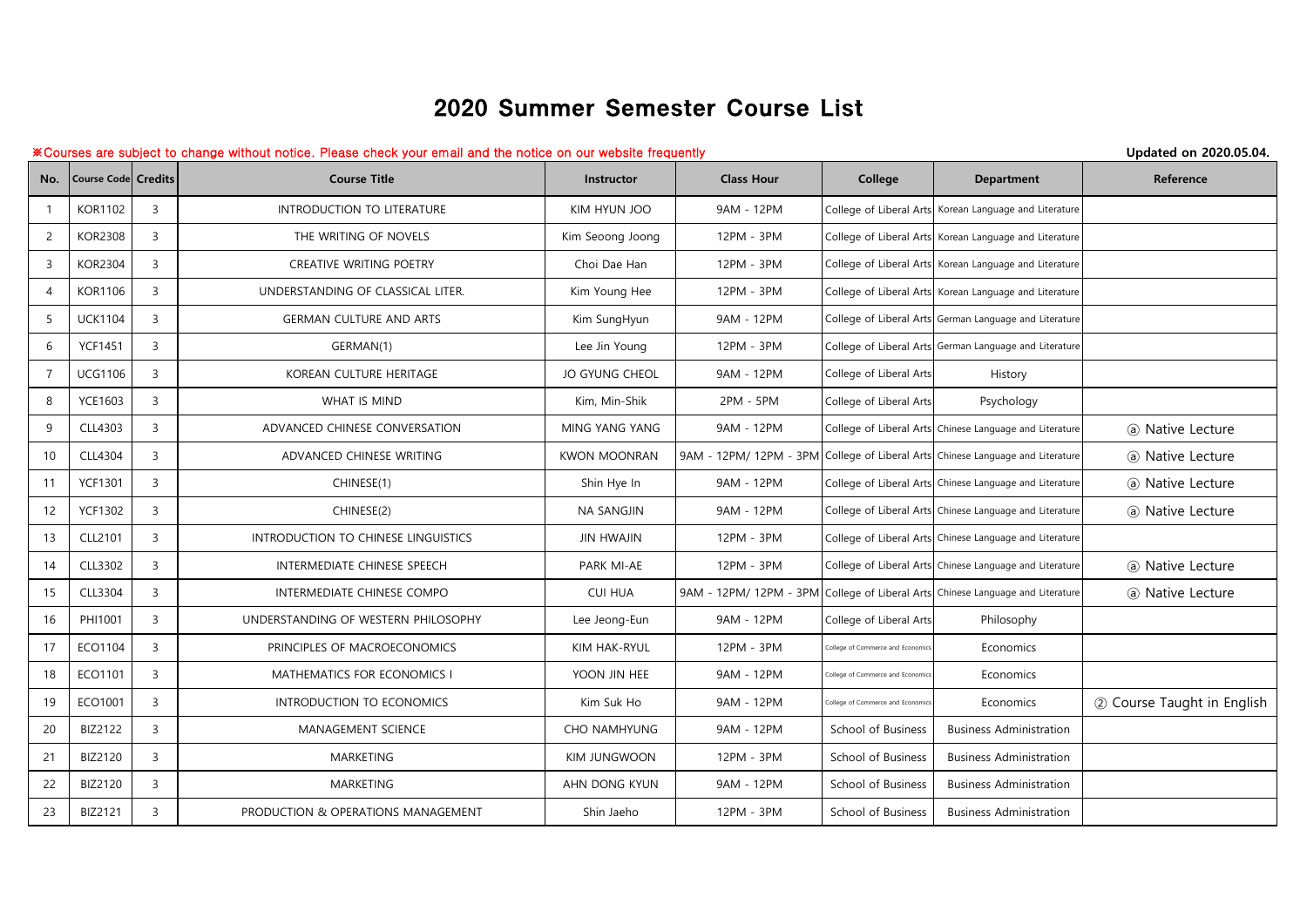| No. | <b>Course Code Credits</b> |                | <b>Course Title</b>                                    | <b>Instructor</b>          | <b>Class Hour</b>         | College                          | <b>Department</b>                        | Reference                  |
|-----|----------------------------|----------------|--------------------------------------------------------|----------------------------|---------------------------|----------------------------------|------------------------------------------|----------------------------|
| 24  | BIZ2119                    | 3              | FINANCIAL MANAGEMENT                                   | Park Dojoon                | 12PM - 3PM                | School of Business               | <b>Business Administration</b>           |                            |
| 25  | BIZ1102                    | 3              | ORGANIZATIONAL BEHAVIOR                                | TBA                        | TBA                       | School of Business               | <b>Business Administration</b>           |                            |
| 26  | <b>BIZ1101</b>             | 3              | PRINCIPLES OF ACCOUNTING(1)                            | LEE HANSOL                 | 9AM - 12PM                | School of Business               | <b>Business Administration</b>           | 2 Course Taught in English |
| 27  | <b>BIZ3108</b>             | 3              | PRINCIPLES OF ACCOUNTING(2)                            | CHOI DONG JOON             | 12PM - 3PM                | School of Business               | <b>Business Administration</b>           | 2 Course Taught in English |
| 28  | SCI2002                    | $\overline{c}$ | <b>COMPUTER II</b>                                     | <b>TBA</b>                 | <b>TBA</b>                | College of Science               | Science college common                   |                            |
| 29  | SOC1002                    | $\overline{3}$ | UNDERSTANDING SOCIOLOGY                                | Choi Jaehoon               | 12PM - 3PM                | College of Social Sciences       | Sociology                                |                            |
| 30  | SOC3202                    | 3              | SOCIAL THOUGHT                                         | Ha Hongkyu                 | 9AM - 12PM                | College of Social Sciences       | Sociology                                |                            |
| 31  | COM3128                    | $\overline{3}$ | PUBLIC RELATIONS                                       | Han, Jung Ho               | 9AM - 12PM                | College of Social Sciences       | Mass Communication                       |                            |
| 32  | <b>YCD1601</b>             | 3              | CONTEMPORARY MUSIC IN FILM                             | Lim Jiesun                 | 10AM - 1PM (or 2PM - 5PM) | College of Music                 | Composition                              |                            |
| 33  | <b>UCE1107</b>             | $\overline{3}$ | HISTORY OF MUSIC                                       | Chi Hyungjoo               | 2PM - 5PM                 | College of Music                 | Composition                              |                            |
| 34  | EDU3124                    | 3              | <b>EDUCATION POLICY</b>                                | JEON Sue Bin               | 9AM - 12PM                | College of Sciences in Education | Education                                |                            |
| 35  | TTP4100                    | $\overline{c}$ | NDERSTANDING SCHOOL VIOLENCE PREVENTION AND THE STUDEN | Goh Rae Eok                | 12PM - 3PM                | College of Sciences in Education | Teacher Training Program                 |                            |
| 36  | SLS2181                    |                | PICKLEBALL(1)                                          | Heo Jinmoo                 | 11AM - 1PM                | College of Sciences in Education | Sports and Leisure Studies               | 2 Course Taught in English |
| 37  | SLS2182                    | $\mathbf{1}$   | PICKLEBALL(2)                                          | Heo Jinmoo                 | 1PM -3 PM                 | College of Sciences in Education | Sports and Leisure Studies               | 2 Course Taught in English |
| 38  | <b>UIC1101</b>             | 3              | FRESHMAN WRITING INTENSIVE SEMINAR                     | Ahn Amy Hasun              | 12PM - 3PM                | Underwood International College  | Common Curriculum (International Campus) | 2 Course Taught in English |
| 39  | <b>UIC 3611</b>            | 3              | MODERN KOREAN LITERATURE                               | Steven D. Capener          | 12PM - 3PM                | Underwood International College  | Common Curriculum (Shinchon Campus)      | 2 Course Taught in English |
| 40  | <b>UIC1551</b>             | 3              | <b>WORLD HISTORY GROUP II</b>                          | Kahm Howard                | 9AM - 12PM                | Underwood International College  | Common Curriculum (Shinchon Campus)      | 2 Course Taught in English |
| 41  | <b>UIC1901</b>             | $\overline{3}$ | <b>WORLD PHILOSOPHY</b>                                | Cabrera JR Manuel Valencia | 9AM - 12PM                | Underwood International College  | Common Curriculum (Shinchon Campus)      | 2 Course Taught in English |
| 42  | FIL4102                    | 3              | <b>IMAGE &amp; IMAGINATION</b>                         | Kang Chul                  | 12PM - 3PM                | Joint Major                      | Digital Arts                             |                            |
| 43  | <b>CUL3101</b>             | $\overline{3}$ | INTRODUCTION TO CULTURAL THEORY                        | <b>CHOI INSON</b>          | 9AM - 12PM                | Joint Major                      | Comparative Literature                   |                            |
| 44  | <b>CUL3104</b>             | $\overline{3}$ | CRITICAL WRITINGS ON CUULTURAL STUDIES                 | <b>CHOI INSON</b>          | 12PM - 3PM                | Joint Major                      | Comparative Literature                   |                            |
| 45  | AMR3102                    | $\overline{3}$ | AMERICAN POPULAR CULTURE                               | KIM JIN WOOK               | 12PM - 3PM                | Joint Major                      | American Studies                         |                            |
| 46  | AMR3104                    | 3              | SEMINAR ON AMERICAN STUDIES: FILM &                    | LEE KWANG JIN              | 12PM - 3PM                | Joint Major                      | American Studies                         |                            |
| 47  | EUR3102                    | $\mathbf{3}$   | CONT. EUROPE'S SOCIETIES & CULTURE                     | LEEM JAIHO                 | 9AM - 12PM                | Joint Major                      | European Studies                         |                            |
| 48  | <b>IEE2087</b>             | 3              | [Online] AI & DESIGN                                   | Jin Kook Lee               | On demand                 | Office of International Affairs  | International Affairs Team               | 2 Course Taught in English |
| 49  | <b>IEE3300</b>             | $\mathsf{3}$   | CONTEMPORARY KOREAN CINEMA AND SOCIETY                 | MIN HYUNJUN                | 9AM - 12PM                | Office of International Affairs  | International Affairs Team               | 2 Course Taught in English |